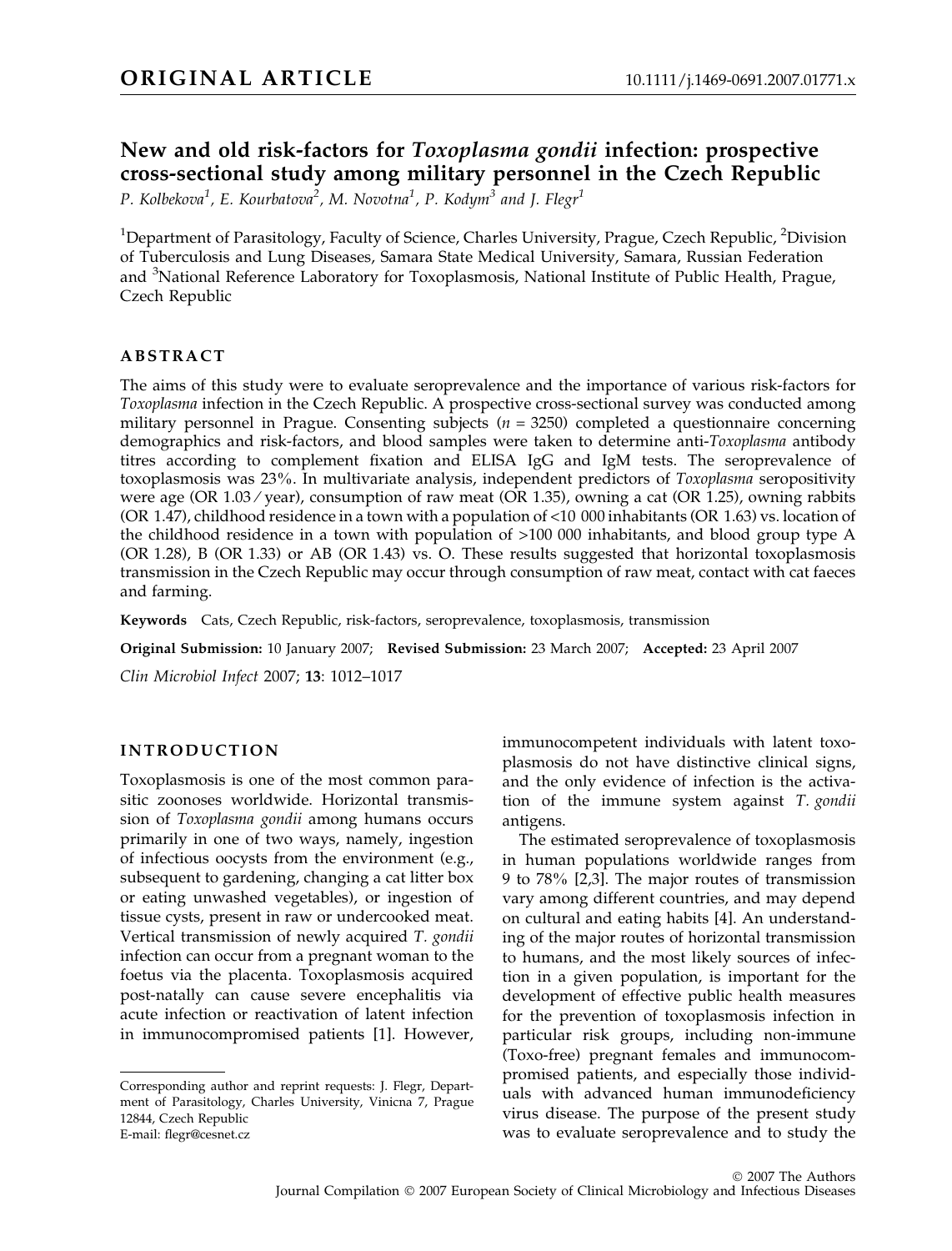importance of various risk-factors for toxoplasmosis in the population of the Czech Republic.

### MATERIALS AND METHODS

#### Study population and data collection

A prospective cross-sectional survey was conducted among Czech military personnel between 1 April 2000 and 30 September 2004 at the Department of Psychology of the Central Military Hospital, Prague, Czech Republic. Military service in the Czech Republic was compulsory before the year 2005; thus, the recruits provided a representative sample of the Czech male population. All study participants provided written informed consent, and the study was approved by the Ethical Committee of the Faculty of Science of Charles University, Prague.

The study population consisted of two sub-populations (sets): the first set  $(n = 2616)$  comprised recruits for compulsory military service; the second set  $(n = 674)$  comprised professional full-time military personnel, including the staff of international military missions, the Implementation Force (IFOR) and the Stabilisation Force (SFOR).

Demographical characteristics and information concerning probable risk-factors for toxoplasmosis infection were recorded at study enrolment using a standardised questionnaire. The questionnaire included questions concerning demographical characteristics (age, gender, date of birth, education, marital status, siblings, type of military service), population size of current and childhood residence (city ⁄ village), eating habits (i.e., eating or tasting raw meat), and current or past ownership of animals (cats, dogs and rabbits) in the participant's family. Blood samples for toxoplasmosis testing and for determination of blood group type were taken from all consenting participants.

#### Laboratory methods

All serum samples were tested for toxoplasmosis at the National Reference Laboratory, National Institute of Public Health, Prague, using a complement fixation test (CFT) (SEVAPAHARMA, Prague, Czech Republic) and an IgG ELISA (SEVAPAHARMA). Samples with high IgG levels were also tested with an IgM ELISA (TEST-LINE, Brno, Czech Republic). Latent toxoplasmosis was diagnosed on the basis of a positive CFT (titre  $\geq 8$ ) and a positive IgG ELISA test (according to the manufacturer's recommendations), combined with a negative or equivocal IgM ELISA test [5]. Suspected acute toxoplasmosis was diagnosed on the basis of a positive IgM ELISA test (positivity index >1.1). Subjects with discordant CFT and ELISA results were excluded from the analysis of risk-factors for Toxoplasma infection. In addition, ABO and Rh blood types were determined for all serum samples using a microplate method (KlinLab Ltd, Prague, Czech Republic).

#### Data analysis

The data were analysed using a case-control study design to identify factors associated with the risk of having Toxoplasma infection. Cases were defined as subjects with Toxoplasma infection (positive in both the CFT and ELISA tests). Controls were defined as subjects who did not have Toxoplasma infection (negative in both the CFT and ELISA tests). Data management and statistical analyses were performed using SAS software, v.8.2 (SAS Institute Inc., Cary, NC, USA). Potential risk-factors were assessed initially by univariate analysis. Categorical data were compared using the Pearson chi-square test, or Fisher's exact test when the sample size was £5. Trends were assessed using the Cochran–Armitage trend test. Continuous variables were compared using a paired t-test. Mantel–Haenszel ORs and corresponding 95% CIs were calculated for dichotomous variables. Variables associated with an increased risk of having Toxoplasma infection in univariate analyses (i.e., variables with  $p < 0.1$ ), potential effect modifiers and confounders were entered in an unconditional multivariate logistic regression model. Possible two-way and higher interactions among the main effect variables were examined (no interaction was observed). Confounding was tested and the final model was derived by incorporating a hierarchical backward elimination approach [6]. Co-linearity and goodness-of-fit of the final logistic regression model were assessed, with  $p \leq 0.05$  being defined as statistically significant.

#### RESULTS

In total, 3290 representatives from the Czech military population were recruited to the study and were tested using CFT and ELISA. Forty (1.2%) subjects with discordant CFT and ELISA results were excluded from the analysis of riskfactors for Toxoplasma infection (29 (0.9%) were positive by ELISA and negative by CFT; 11 (0.3%) were positive by CFT and negative by ELISA). The median age of the remaining 3250 study participants was 20 years (range 17–60 years); all were male.

The overall seroprevalence of Toxoplasma infection was 23%. In individuals with Toxoplasma infection, IgG antibodies were found at concentrations of 18–11 982 optical units (median 133), and in CFT at titres of 8–1024 (median 16). One (0.03%) individual had suspected acute toxoplasmosis infection (ELISA IgM positivity index 2.5).

The highest seroprevalence was detected in the groups aged 30–34, 35–39 and  $\geq$ 45 years (35%, 30%) and 29%, respectively) (Fig. 1). The overall trend for increasing seroprevalence of Toxoplasma infection was statistically significant  $(p < 0.001)$ , while the decreasing trend for individuals aged  $\geq$ 35 years was not significant (p 0.31). The seroprevalence of Toxoplasma infection among individuals with different blood groups was 20% (213/1052) for type O, 24% (324/1328) for type A, 25% (150/600) for type B, and  $26\%$  (66/254) for type AB.

The detailed results of the univariate analysis are shown in Table S1 (see Supplementary material). The risk of Toxoplasma infection increased significantly with age, with a significantly ele-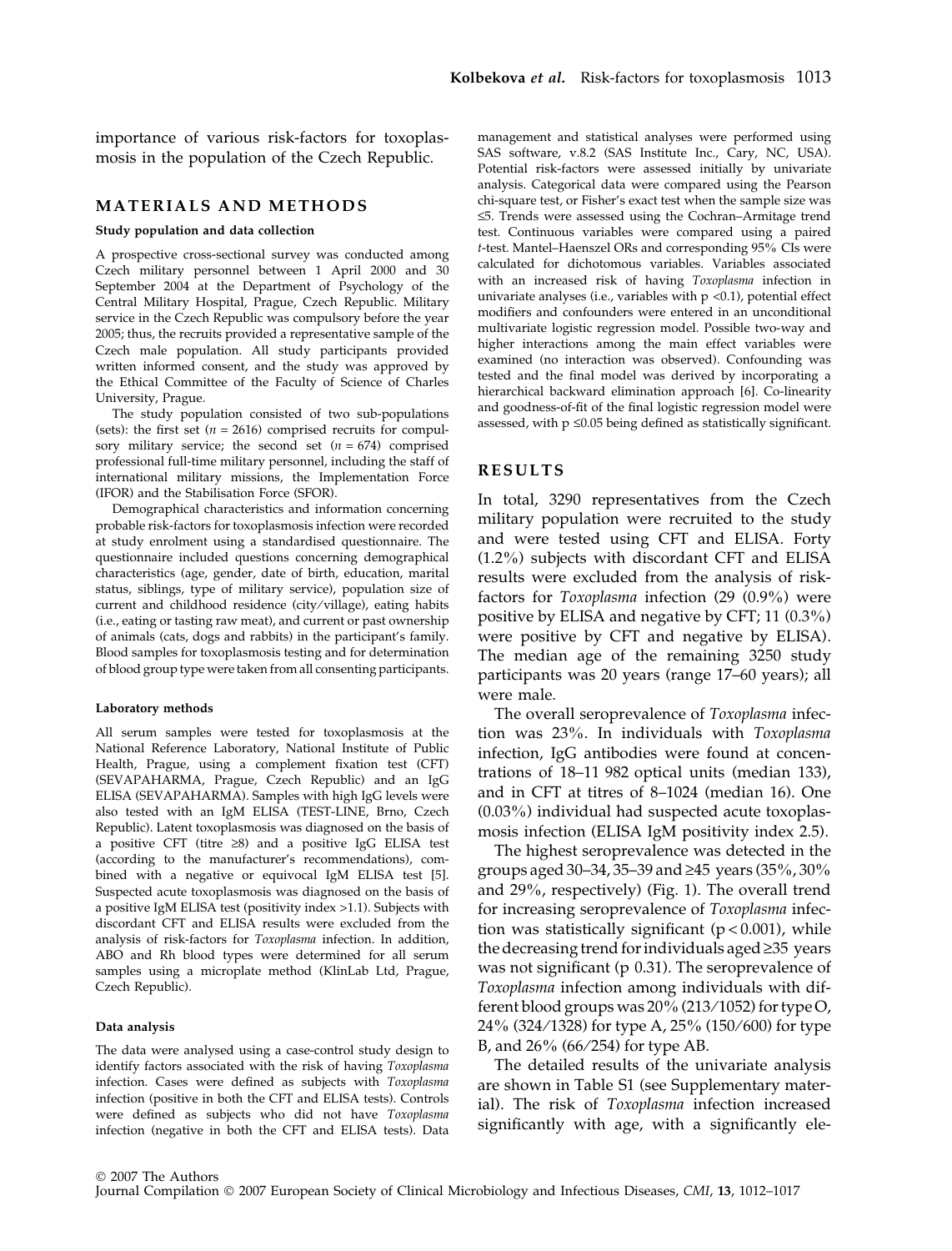

Fig. 1. Seroprevalence of Toxoplasma infection in different age groups.

vated risk in the groups aged 25–29 years and 30–34 years, as compared to the group aged <20 years.

Current residence in a town/village with <10 000 inhabitants or 10 000–50 000 inhabitants (compared with living in a city with >100 000 inhabitants), and childhood residence in a town ⁄ village with <10 000 inhabitants (compared with location of the childhood residence in a city with >100 000 inhabitants), were associated significantly with seropositivity following univariate analysis. Married status (compared with single status) and being a professional member of the military (compared with being a new recruit in regular compulsory service) were also significant risk-factors following univariate analysis.

Toxoplasma infection was associated significantly with eating or tasting raw meat, owning a cat, owning rabbits, and owning a dog. Blood groups A, B or AB, compared with blood group O, were also associated significantly with Toxoplasma infection.

In multivariate analysis (Table S2; see Supplementary material), independent predictors of Toxoplasma seropositivity were age (OR 1.03 ⁄ year, 95% CI 1.02–1.05), eating or tasting raw meat (OR 1.35, 95% CI 1.14–1.60), owning a cat (OR 1.25, 95% CI 1.04–1.50) or rabbits (OR 1.47, 95% CI 1.22–1.77), childhood residence in a town/village with a population of  $\langle 10\ 000\ \text{inhab}$ itants (OR 1.63, 95% CI 1.25–2.12), and having blood group A (OR 1.28, 95% CI 1.05–1.56), B (OR 1.33, 95% CI 1.04–1.69) or AB (OR 1.43, 95% CI 1.03–1.97). When the multivariate analysis was repeated with variable current residence population size instead of childhood residence population size, the final model had the same risk-factors, and current residence population size was a significant predictor of toxoplasmosis (results not shown).

# DISCUSSION

The overall seroprevalence of Toxoplasma in the present study was 23%, which was similar to that found in previous studies in the Czech Republic, where toxoplasmosis seroprevalence was reported to be 26.3% in the male population [7], 25–33% among blood donors [8,9], and 29–37% among pregnant women [10]. In comparison, the reported Toxoplasma seroprevalence in other European countries ranges from 9.1% among pregnant women in the UK [11] to 71% in France [3] and 77% in Yugoslavia [12]. A high Toxoplasma seroprevalence (61–78%) has also been reported for countries in Central and South America [13,14] and in sub-Saharan Africa [15]. In the USA, the overall national seroprevalence has been estimated as 22.5% [2]. A large study conducted in the USA in 1989 reported a prevalence of 9.5% among military recruits, with 80% of participants being aged 17–20 years [16].

The present study found that the seroprevalence of toxoplasmosis increased with age, possibly because of a higher probability of contact with oocysts of Toxoplasma during professional activity, gardening, etc. The age trends could also be explained by a cohort effect [2,17], as the risk of Toxoplasma infection may have been higher in the past because the use of frozen meat was less common and animal rearing practices have subsequently improved [2]. Similar age-related increases in Toxoplasma seroprevalence have been reported in numerous studies of various populations worldwide [2,7,11,12,17–19]. Eating raw or undercooked meat has also been demonstrated previously to be a risk-factor for Toxoplasma infection [12,20–23], with only a few studies failing to identify such an association [11,18]. A study of pregnant women in six large European cities (Naples, Lausanne, Copenhagen, Oslo, Brussels and Milan) found that 30–63% of acute Toxoplasma infections in the different study centres were attributed to consumption of undercooked or cured meat products [20].

In meat-producing animals, tissue cysts of Toxoplasma are observed most frequently in the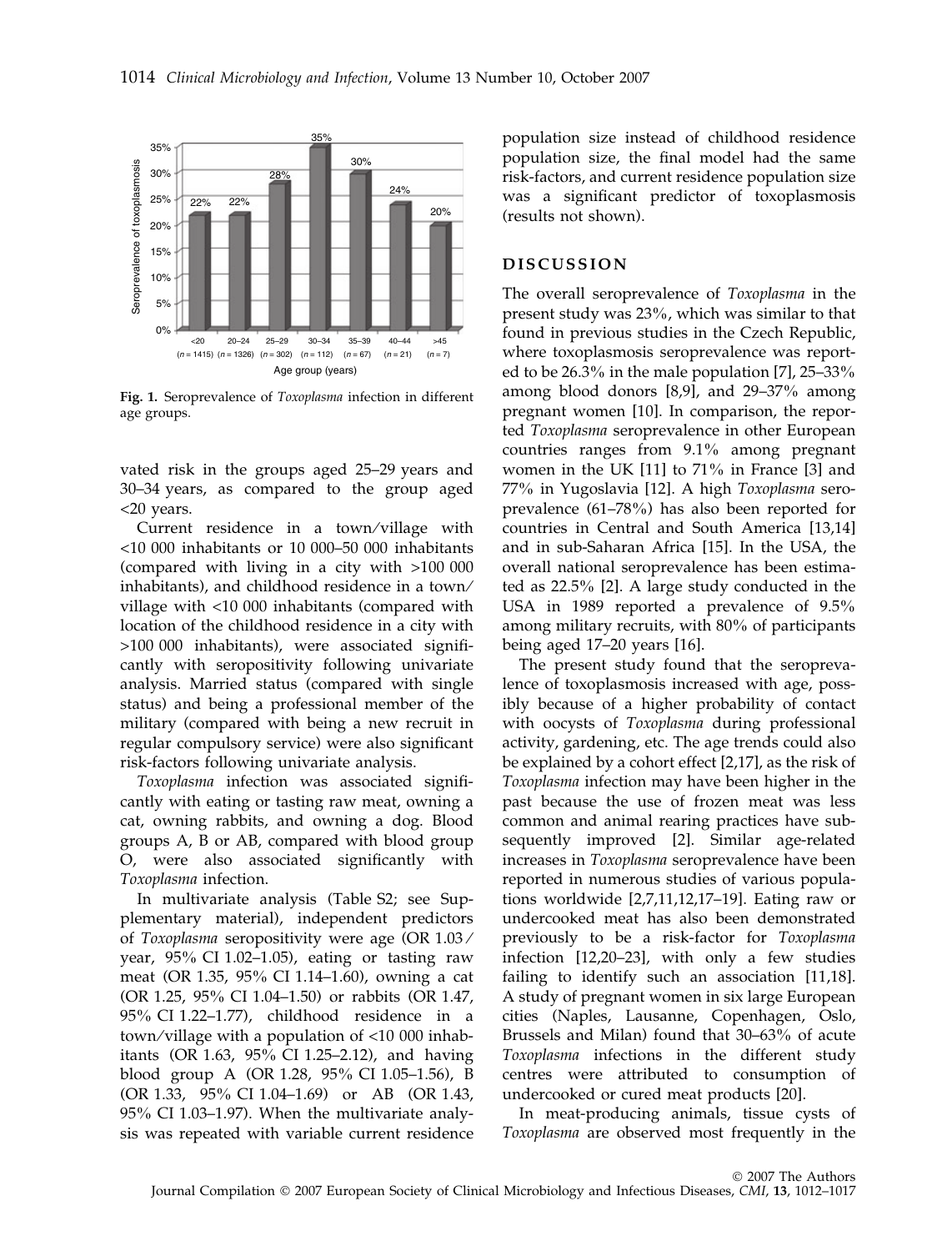tissues of infected sheep, goats, pigs and, less frequently, poultry and rabbits [4], although the prevalence of tissue cysts is very high in rabbits in the Czech Republic [24]. The types of meat products associated with the transmission of Toxoplasma are different in human populations with varying eating habits. Thus, a European multicentre study [20] found that the risk-factors most strongly predictive of acute Toxoplasma infection in pregnant women were consumption of undercooked lamb, beef or game, while a study conducted in Norway [21] found that Toxoplasma maternal seropositivity was associated with eating raw or undercooked mutton and pork, and a study conducted among women in California in the USA found that a major infection source was consumption of rare ⁄ medium cooked beef [22]. The reported seroprevalence of Toxoplasma infection among meat-producing animals in the Czech Republic in 1979–2000 ranged from 53% in rabbits [24] to 21–61% in goats [25], 13–55% in sheep [25], <1–35% in pigs [26], and 2–22% in cattle and buffalo [27]. On the basis of these findings, it seems that the most likely meat sources of Toxoplasma infection in the Czech Republic could be rabbits, sheep and goats.

Owning rabbits was found to be associated independently with Toxoplasma seropositivity. Keeping rabbits for meat is quite common in the Czech Republic, and 33% of the families of the participants in the present study had owned rabbits. Transmission of Toxoplasma from rabbits to humans could be realised by tasting or eating undercooked rabbit meat containing Toxoplasma cysts, or through skin injuries during skinning the rabbits and preparing meals. It is also possible for the hay used by rabbits to be contaminated by oocysts from infected cat faeces of stray or pet cats that roam on farms and frequently visit the haylofts. Toxoplasma infection could be transmitted to humans by ingestion or inhalation of oocysts from the environment during caring for rabbits or farming. Owning a cat has been shown to be a risk-factor for human toxoplasmosis in several previous studies [17,21,22], although other studies have demonstrated that contact with cats is not a risk-factor for Toxoplasma infection in certain populations [12,18,20,28]. Svobodova et al. [29] estimated that the seroprevalence of Toxoplasma among cats in the Czech Republic was 59%. Epidemiologically, there are numerous stray cats that live on farms and are allowed to roam freely; these may contaminate the environment with oocysts which can infect livestock that will later be slaughtered for human consumption [4].

The present study showed an association between residence in a rural location and Toxoplasma infection; thus, in urban districts of the Czech Republic, the average prevalence reached 19.6%, compared with 35.3% in rural districts [7]. An association between rural location of the childhood residence and Toxoplasma infection has also been demonstrated in a study of pregnant women in the UK [11]. Contact with soil, gardening and soilrelated occupations have been shown to be riskfactors for toxoplasmosis in a number of studies [2,3,17,22]. The association between residence in a small town/village and having toxoplasmosis probably reflects more frequent contact with soil through gardening and farming in rural areas.

It is of interest that the study revealed an association between blood group type and Toxoplasma infection, with the lowest prevalence of Toxoplasma infection being among individuals with blood group O (20%), and the highest prevalence among individuals with blood group AB (26%). A study among blood donors in Russia has reported similar findings, with Toxoplasma seroprevalence being twice as high among subjects with blood group AB than among subjects with blood group O (54% vs. 27%, respectively) [30]. It is known that natural resistance to many infectious diseases may depend, to a certain extent, on the blood group of an individual [31,32]. The A, B and O blood group phenotypes are determined by the presence or absence of A and/or B carbohydrate antigens on the surface of red blood cells [33]. This determines natural resistance in humans to many infectious disease agents that have cell surface antigens similar to the antigens of different blood group types. This mechanism may, in part, explain the higher susceptibility of individuals with blood type AB to several infectious diseases, since the blood of these individuals does not contain the corresponding natural antibodies.

The present study was subject to several limitations. The study population included relatively young and healthy men, and the findings may therefore differ from findings in other populations. Self-reported data obtained from questionnaires could potentially introduce a misclassification bias. Several factors reported by other studies to be risk-factors for toxoplasmosis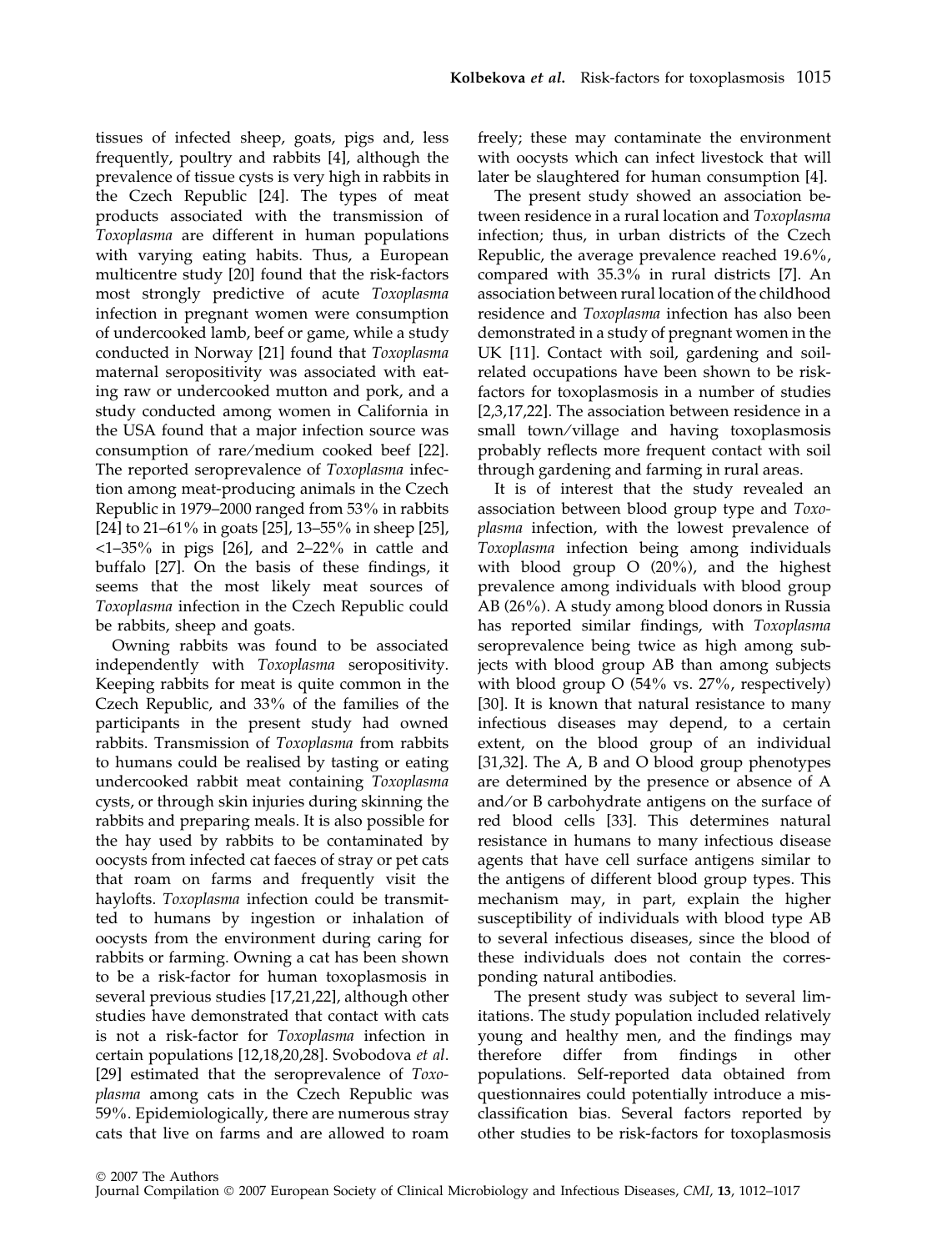were not assessed, e.g., foreign birthplace [2,11,17,19], educational level [2], socio-economic status [2,14,34], consumption of drinking water other than bottled water [18], drinking unfiltered water [14], and eating unwashed raw vegetables or fruit [21]. Despite these limitations, the study provided good data concerning the seroprevalence of Toxoplasma infection in a population of military personnel, which was a fairly representative sample of the general population of healthy men in the Czech Republic.

Since the elimination of Toxoplasma parasites in animal sources is not feasible, public health measures directed towards the prevention of toxoplasmosis should be focused primarily on the prevention of transmission of Toxoplasma from known animal sources to humans. The most important recommendation for prevention of Toxoplasma infection is to avoid eating raw or incompletely cooked meat. Particular attention should be given to the handling and thorough cooking of rabbit meat, since the prevalence of Toxoplasma in rabbits is high in the Czech Republic. Further studies are necessary to explore the impact of host genetic factors on the acquisition of Toxoplasma infection.

### ACKNOWLEDGEMENTS

This research was supported by Grant Agency of Czech Republic (406/07/0360) and the Czech Ministry of Education (grant 0021620828).

## SUPPLEMENTARY MATERIAL

The following supplementary material for this article is available online at http://www.black well-synergy.com:

Table S1. Univariate analysis of risk-factors for Toxoplasma infection among military personnel in the Czech Republic.

Table S2. Multivariate analysis of risk-factors for Toxoplasma infection among military personnel in the Czech Republic.

### REFERENCES

- 1. Hill D, Dubey JP. Toxoplasma gondii: transmission, diagnosis and prevention. Clin Microbiol Infect 2002; 8: 634–640.
- 2. Jones JL, Kruszon-Moran D, Wilson M, McQuillan G, Navin T, McAuley JB. Toxoplasma gondii infection in the United States: seroprevalence and risk factors. Am J Epidemiol 2001; 154: 357–365.
- 3. Jeannel D, Niel G, Costagliola D, Danis M, Traore BM, Gentilini M. Epidemiology of toxoplasmosis among pregnant women in the Paris area. Int J Epidemiol 1988; 17: 595–602.
- 4. Tenter AM, Heckeroth AR, Weiss LM. Toxoplasma gondii: from animals to humans. Int J Parasitol 2000; 30: 1217–1258.
- 5. Valkoun A, Stefanik M, Nadvornik V, Kodym P. Diagnosis of acquired toxoplasmosis using simultaneous determination of specific immunoglobulins M, A and E. Epidemiol Mikrobiol Imunol 1995; 44: 107–110.
- 6. Kleinbaum DG, Klein M. Logistic regression: a self-learning text, 2nd edn. New York: Springer-Verlag, 2002.
- 7. Kodym P, Maly M, Svandova E et al. Toxoplasma in the Czech Republic 1923–1999: first case to widespread outbreak. Int J Parasitol 2001; 31: 125–132.
- 8. Hejlicek K, Literak I, Chalupa B. Occurrence of Toxoplasma gondii antibodies in blood donors 1980–1990. Cesk Epidemiol Mikrobiol Imunol 1992; 42: 135–140.
- 9. Svobodova V, Literak I. Prevalence of IgM and IgG antibodies to Toxoplasma gondii in blood donors in the Czech Republic. Eur J Epidemiol 1998; 14: 803–805.
- 10. Hejlicek K, Literak I, Vostalova E, Kresnicka J. Toxoplasma gondii antibodies in pregnant women in the Ceske Budejovice District. Epidemiol Mikrobiol Imunol 1999; 48: 102–105.
- 11. Nash JQ, Chissel S, Jones J, Warburton F, Verlander NQ. Risk factors for toxoplasmosis in pregnant women in Kent, United Kingdom. Epidemiol Infect 2005; 133: 475–483.
- 12. Bobic B, Jevremovic I, Marinkovic J, Sibalic D, Djurkovic-Djakovic O. Risk factors for Toxoplasma infection in a reproductive age female population in the area of Belgrade, Yugoslavia. Eur J Epidemiol 1998; 14: 605–610.
- 13. Frenkel JK, Ruiz A. Human toxoplasmosis and cat contact in Costa Rica. Am J Trop Med Hyg 1980; 29: 1167–1180.
- 14. Bahia-Oliveira LM, Jones JL, Azevedo-Silva J, Alves CC, Orefice F, Addiss DG. Highly endemic, waterborne toxoplasmosis in north Rio de Janeiro state, Brazil. Emerg Infect Dis 2003; 9: 55–62.
- 15. Onadeko MO, Joynson DH, Payne RA. The prevalence of Toxoplasma infection among pregnant women in Ibadan, Nigeria. J Trop Med Hyg 1992; 95: 143–145.
- 16. Smith KL, Wilson M, Hightower AW et al. Prevalence of Toxoplasma gondii antibodies in US military recruits in 1989: comparison with data published in 1965. Clin Infect Dis 1996; 23: 1182–1183.
- 17. Kortbeek LM, De Melker HE, Veldhuijzen IK, Conyn-Van Spaendonck MA. Population-based Toxoplasma seroprevalence study in The Netherlands. Epidemiol Infect 2004; 132: 839–845.
- 18. Ertug S, Okyay P, Turkmen M, Yuksel H. Seroprevalence and risk factors for toxoplasma infection among pregnant women in Aydin province, Turkey. BMC Public Health 2005; 5: 66.
- 19. Falusi O, French AL, Seaberg EC et al. Prevalence and predictors of Toxoplasma seropositivity in women with and at risk for human immunodeficiency virus infection. Clin Infect Dis 2002; 35: 1414–1417.
- 20. Cook AJ, Gilbert RE, Buffolano W et al. Sources of toxoplasma infection in pregnant women: European multicentre case-control study. European Research Network on Congenital Toxoplasmosis. BMJ 2000; 321: 142–147.